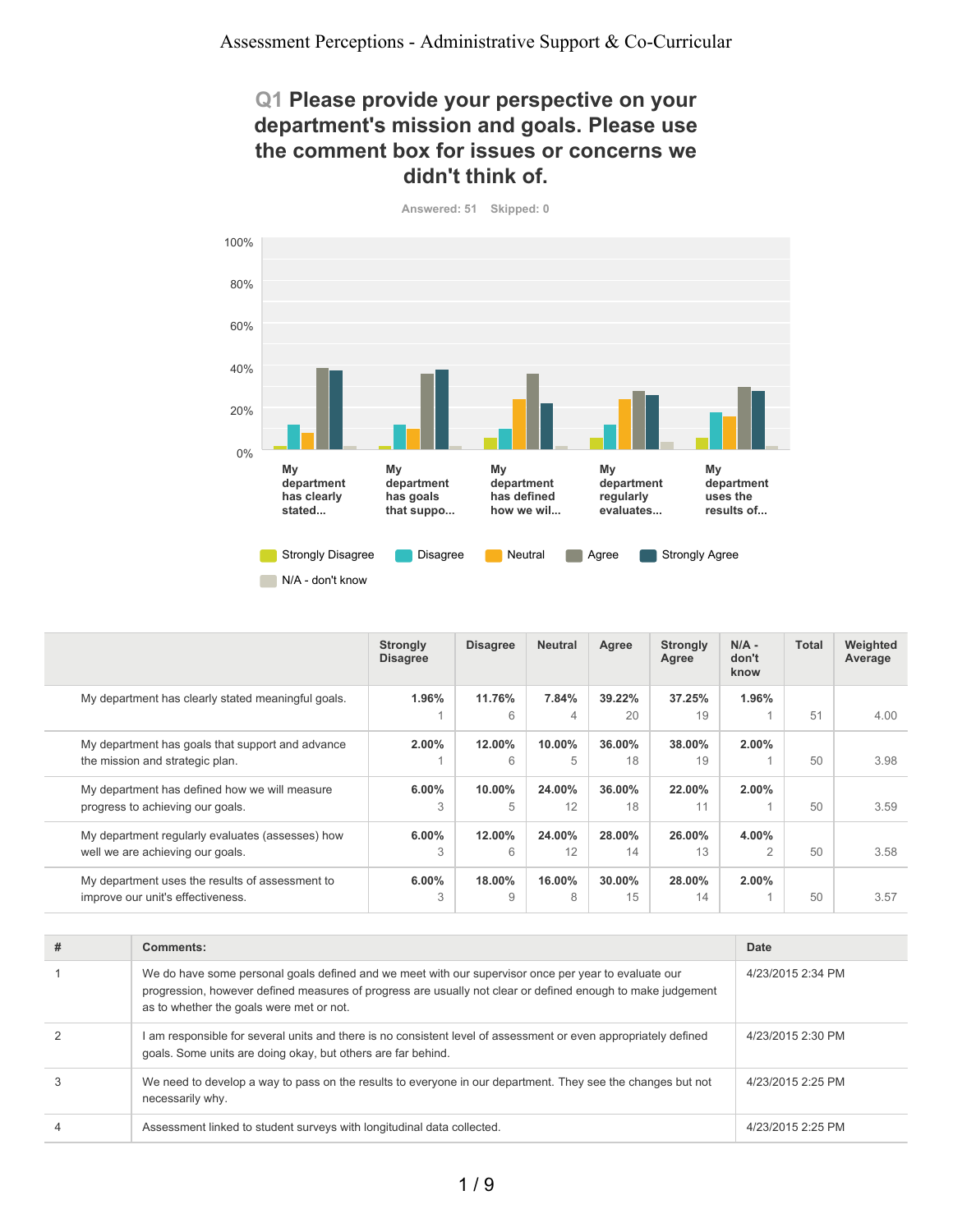# Assessment Perceptions - Administrative Support & Co-Curricular

| separately accredited department that has specific agency defined processes                                                                                               | 4/23/2015 1:47 PM |
|---------------------------------------------------------------------------------------------------------------------------------------------------------------------------|-------------------|
| It is often difficult to get all faculty "on board" in assessing their classes, etc., but somehow we seem to get our<br>goals/mission statement and assessment completed. | 4/23/2015 1:44 PM |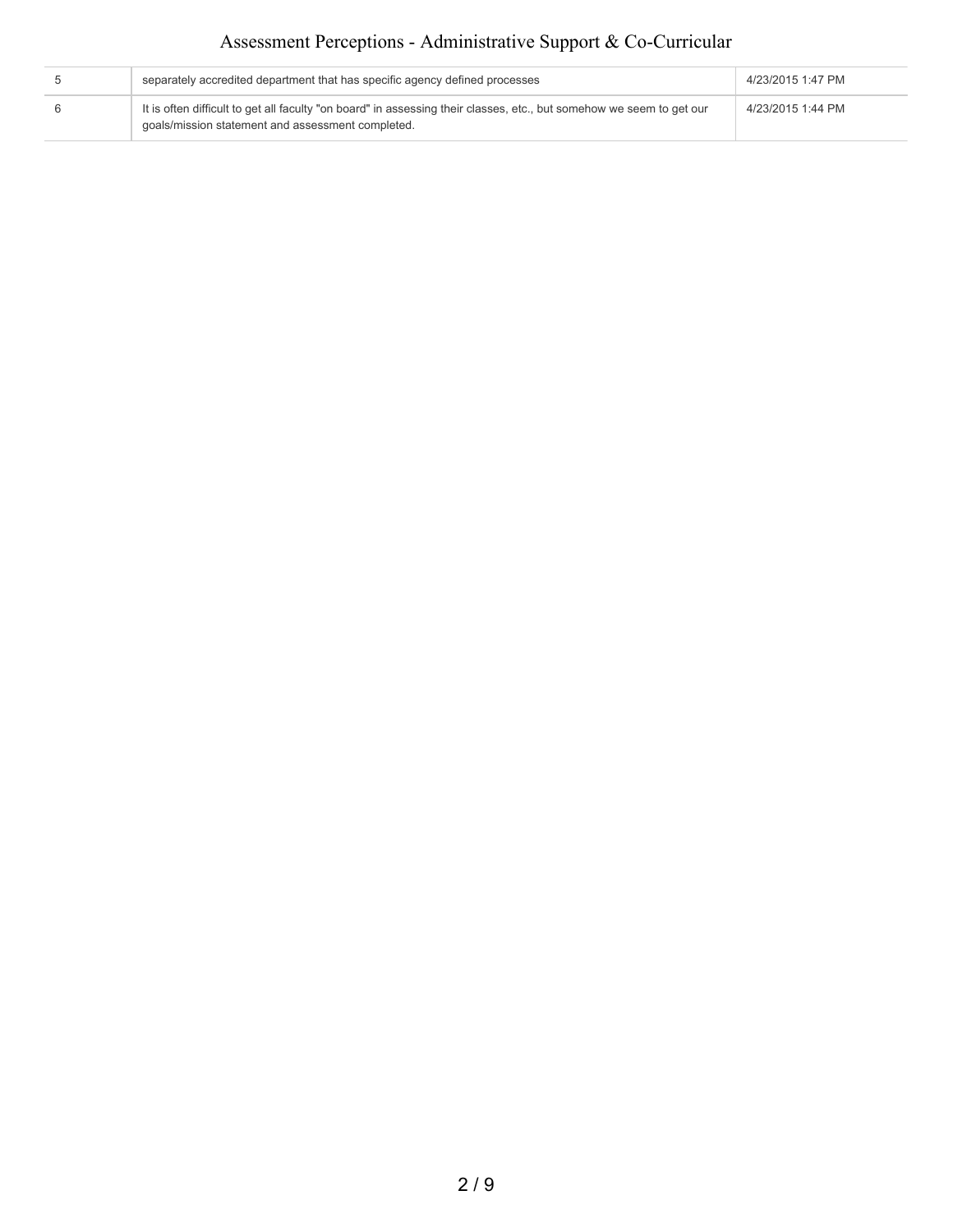### **Q2 Please provide your perspective on documenting use of assessment data to guide decisions and improvements. Please use the comment box for issues or concerns we didn't think of.**



**Answered: 51 Skipped: 0**

|                                                                                                          | <b>Strongly</b><br><b>Disagree</b> | <b>Disagree</b> | <b>Neutral</b> | Agree        | <b>Strongly</b><br>Agree | $N/A -$<br>don't<br>know | <b>Total</b> | Weighted<br>Average |
|----------------------------------------------------------------------------------------------------------|------------------------------------|-----------------|----------------|--------------|--------------------------|--------------------------|--------------|---------------------|
| Documentation of assessment is important in all areas.                                                   | $0.00\%$<br>$\Omega$               | 5.88%<br>3      | 11.76%<br>6    | 33.33%<br>17 | 49.02%<br>25             | $0.00\%$                 | 51           | 4.25                |
| My department uses the results of assessment but<br>does not formally document it in minutes or reports. | $8.00\%$<br>$\overline{4}$         | 22.00%<br>11    | 22.00%<br>11   | 34.00%<br>17 | 4.00%<br>$\overline{2}$  | $10.00\%$<br>5           | 50           | 3.04                |
| Assessment of our reaching unit goals is my<br>responsibility.                                           | 9.80%<br>5                         | 13.73%<br>⇁     | 17.65%<br>9    | 35.29%<br>18 | 17.65%<br>9              | 5.88%<br>3               | 51           | 3.40                |
| Frequent communication with colleagues improves our<br>departmental assessment practices.                | 5.88%<br>3                         | 5.88%<br>3      | 11.76%<br>6    | 25.49%<br>13 | 50.98%<br>26             | $0.00\%$<br>$\Omega$     | 51           | 4.10                |

| # | Comments:                                                                                                                                                                                                                    | <b>Date</b>       |
|---|------------------------------------------------------------------------------------------------------------------------------------------------------------------------------------------------------------------------------|-------------------|
|   | My department enters TRACDAT information.                                                                                                                                                                                    | 4/23/2015 3:30 PM |
|   | We use the results and document in meeting minutes                                                                                                                                                                           | 4/23/2015 2:45 PM |
|   | The responsibility for assessment has to be shared among all personnel in our unit.                                                                                                                                          | 4/23/2015 2:30 PM |
| 4 | We are not consistent with all documentation.                                                                                                                                                                                | 4/23/2015 2:25 PM |
| h | We always formally record meeting minutes. Assessment of reaching our goals is only partially my responsibility.<br>That is a shared responsibility between every member of my department                                    | 4/23/2015 1:56 PM |
| 6 | As previously mentioned, we have some faculty who are unwilling to do any sort of assessment. I have even<br>assisted in putting in some of the initial information for them, but they still refuse to complete their tasks. | 4/23/2015 1:44 PM |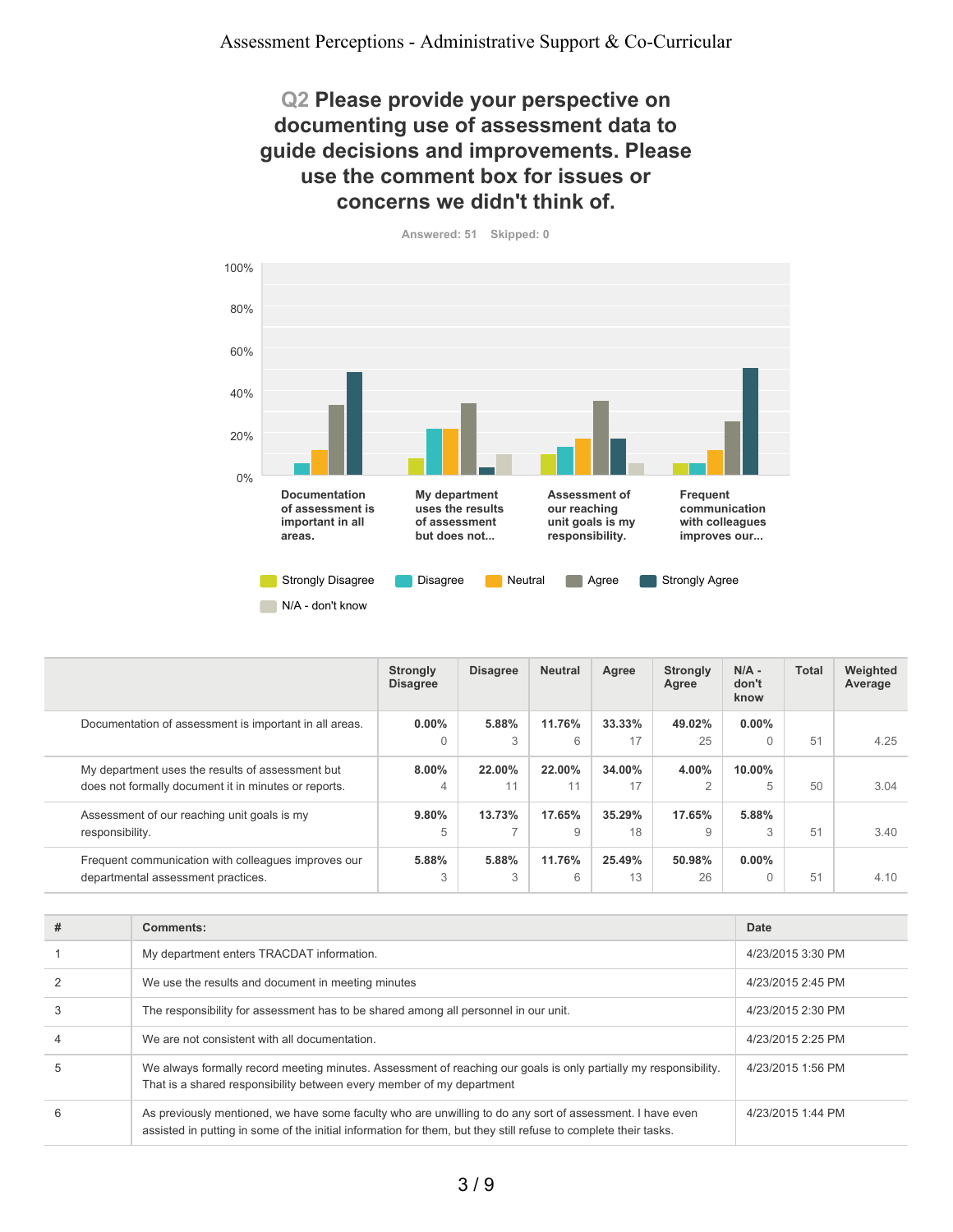### **Q3 Please provide your perspective on institutional reporting on assessment (including Tracdat). Please use the comment box for issues or concerns we didn't think of.**





|                                                                                        | <b>Strongly</b><br><b>Disagree</b> | <b>Disagree</b> | <b>Neutral</b> | Agree        | <b>Strongly</b><br>Agree           | $N/A -$<br>don't<br>know | <b>Total</b> | Weighted<br>Average |
|----------------------------------------------------------------------------------------|------------------------------------|-----------------|----------------|--------------|------------------------------------|--------------------------|--------------|---------------------|
| Our university uses student assessment in<br>institutional planning and policy-making. | 5.88%<br>3                         | 17.65%<br>9     | 33.33%<br>17   | 23.53%<br>12 | 3.92%<br>$\overline{2}$            | 15.69%<br>8              | 51           | 3.02                |
| Mandated assessment reporting creates a strain on<br>my department.                    | 1.96%                              | 19.61%<br>10    | 27.45%<br>14   | 31.37%<br>16 | 11.76%<br>6                        | 7.84%<br>4               | 51           | 3.34                |
| I am responsible in my department for documenting<br>assessment in Tracdat.            | 22.00%<br>11                       | 16.00%<br>8     | 20.00%<br>10   | 18.00%<br>9  | 14.00%<br>$\overline{\phantom{0}}$ | $10.00\%$<br>5           | 50           | 2.84                |
| The TracDat system is easy to use.                                                     | $2.00\%$                           | 14.00%<br>7     | 34.00%<br>17   | 14.00%<br>7  | 4.00%<br>$\overline{2}$            | 32.00%<br>16             | 50           | 3.06                |
| A lack of assessment practices could jeopardize the<br>university accreditation.       | $0.00\%$<br>$\Omega$               | 3.92%<br>2      | 7.84%<br>4     | 21.57%<br>11 | 60.78%<br>31                       | 5.88%<br>3               | 51           | 4.48                |

| # | Comments:                                                                                                                                                                                                                                                                                                                       | Date               |
|---|---------------------------------------------------------------------------------------------------------------------------------------------------------------------------------------------------------------------------------------------------------------------------------------------------------------------------------|--------------------|
|   | I find there are many things creating strains on staff time within a department. I would not say it is specifically<br>assessment practices, it's all the added tasks we are being asked to do. The strain is when nothing goes away to<br>offset the "new" tasks and staffing does not increase to help balance the workloads. | 4/24/2015 9:38 AM  |
| 2 | While I do feel it is important to document, it feels more like busy work and less like something of value when<br>mandated.                                                                                                                                                                                                    | 4/24/2015 8:06 AM  |
| 3 | I am very concerned about the lack of assessment affecting our accreditation.                                                                                                                                                                                                                                                   | 4/23/2015 10:10 PM |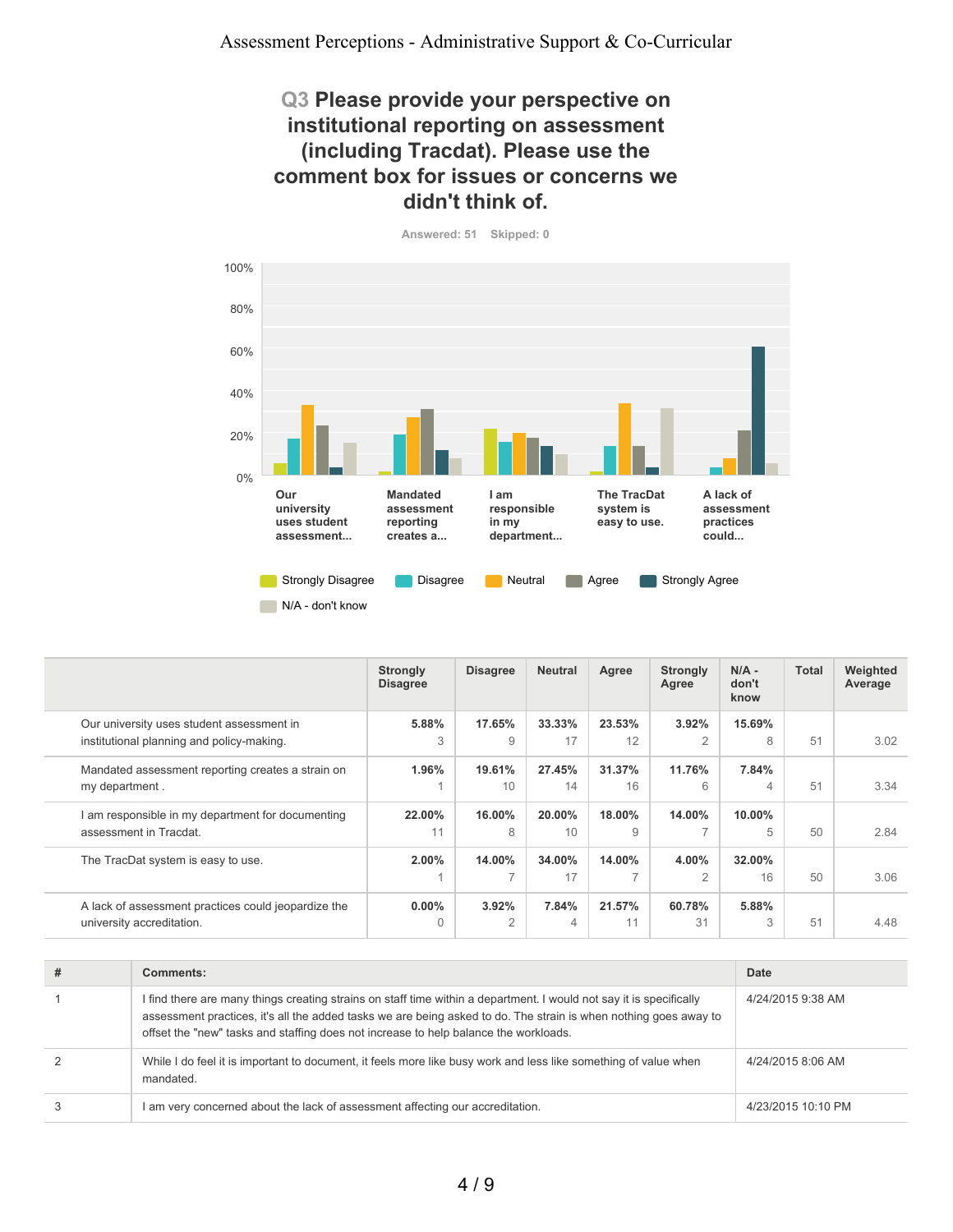# Assessment Perceptions - Administrative Support & Co-Curricular

| 4  | am responsible for evaluating, assessing, and improving my own courses. The Chair or Dean is responsible for<br>policy. TRACDAT puts a strain on my ability to concentrate on teaching. The Universities new Faculty support<br>and improvement center should have a staff member input data into the TRACDAT system. TRACDAT is way too<br>complicated. Why this system? There are simpler ones to use. Have of the resistance to assessment is that<br>TRACDAT is so complicated. | 4/23/2015 3:30 PM |
|----|-------------------------------------------------------------------------------------------------------------------------------------------------------------------------------------------------------------------------------------------------------------------------------------------------------------------------------------------------------------------------------------------------------------------------------------------------------------------------------------|-------------------|
| 5  | It took a bit to understand the process behind TracDat but once I understood it is not difficult.                                                                                                                                                                                                                                                                                                                                                                                   | 4/23/2015 2:25 PM |
| 6  | My sense is that student assessment data is not fully embraced in making institutional planning and policy-<br>making decisions.                                                                                                                                                                                                                                                                                                                                                    | 4/23/2015 2:25 PM |
| 7  | Assessment is a burden, but the results are worthwhile. Non-academic departments don't necessarily do<br>assessment but rather a review of procedures based on efficiency, cost-effectiveness, and "customer"<br>satisfaction.                                                                                                                                                                                                                                                      | 4/23/2015 2:18 PM |
| 8  | Not every idea is a good idea, and ideas deemed "good" need to be assessed. Out use of data is terrible. The<br>amount of times I have seen anecdotal evidence used to make wide sweeping changes or set policy is way too<br>high.                                                                                                                                                                                                                                                 | 4/23/2015 1:56 PM |
| 9  | I believe that faculty and staff are continually being asked to complete more and more tasks, whether it be for<br>assessment or tracking of student progress (Map Works), when there was someone initially hired to complete<br>these tasks. I think all employees are being asked to do more and more and often times feel overwhelmed.                                                                                                                                           | 4/23/2015 1:44 PM |
| 10 | I don't know what TracDat is or what it's purpose is.                                                                                                                                                                                                                                                                                                                                                                                                                               | 4/23/2015 1:30 PM |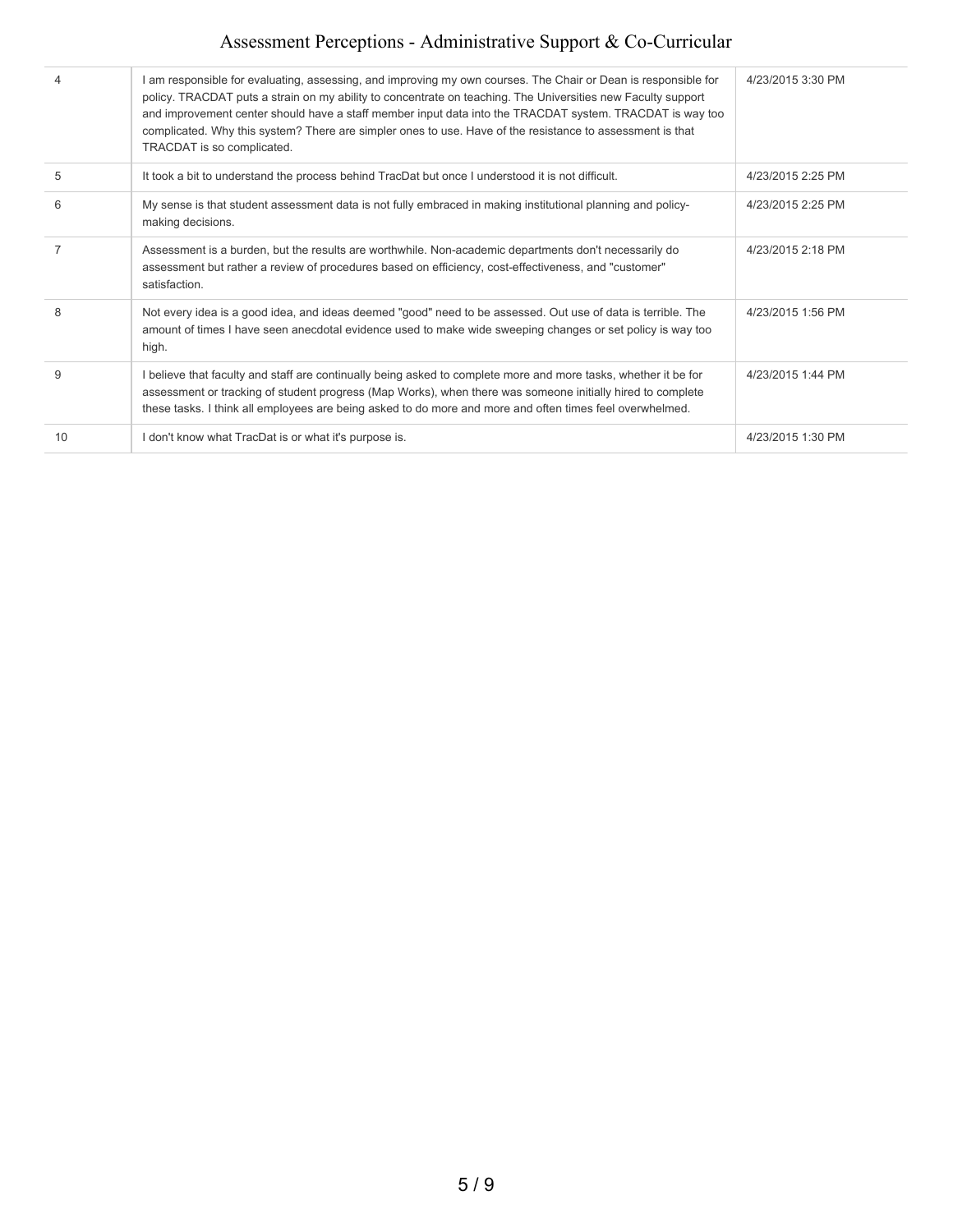### **Q4 The biggest impediment(s) to collecting, documenting and using assessment are (check as many as apply):**



**62.22%** 28 **26.67%** 12 **48.89%** 22 **55.56%** 25 **31.11%** 14 **37.78%** 17 **46.67%** 21 **4.44%** 2 **Total Respondents: 45 Answer Choices Responses** Finding time to do assessment Reaching agreement with others on assessment issues Understanding what is expected of me Knowing what measurements to use Understanding the language of assessment Understanding how to enter information into TracDat The time to enter data into Tracdat There are no impediments

| # | Other (please specify)                                                                                                                                                                                                                                                                                                                                 | Date               |
|---|--------------------------------------------------------------------------------------------------------------------------------------------------------------------------------------------------------------------------------------------------------------------------------------------------------------------------------------------------------|--------------------|
|   | I would like clarification of what types of assessment are needed or desired for non-academic areas/services. If<br>the services I provide as a non-faculty employee are supposed to be assessed, what is supposed to be<br>assessed?                                                                                                                  | 4/29/2015 10:25 AM |
|   | Finding time to work with colleagues in the assessment process Capturing what we doing in a written format                                                                                                                                                                                                                                             | 4/27/2015 10:53 AM |
| 3 | More like finding the time to enter data into Tracdat.                                                                                                                                                                                                                                                                                                 | 4/24/2015 9:38 AM  |
|   | Communicating to faculty the need and importance of doing assessment. Some faculty are doing very well, but<br>the majority of my faculty are not doing effective assessment.                                                                                                                                                                          | 4/23/2015 2:30 PM  |
| 5 | Answer is not from personal experience, but from observing others actively involved in assessment.                                                                                                                                                                                                                                                     | 4/23/2015 2:18 PM  |
| 6 | Understanding that data is a friend and not an enemy. It is just as worthwhile to find out a plan or idea is poor due<br>to data as to find out it is a good idea. It seems like people think that if the data does not back them up they have<br>"failed" when really that is in this instance a success as we will not put into practice a bad idea. | 4/23/2015 1:56 PM  |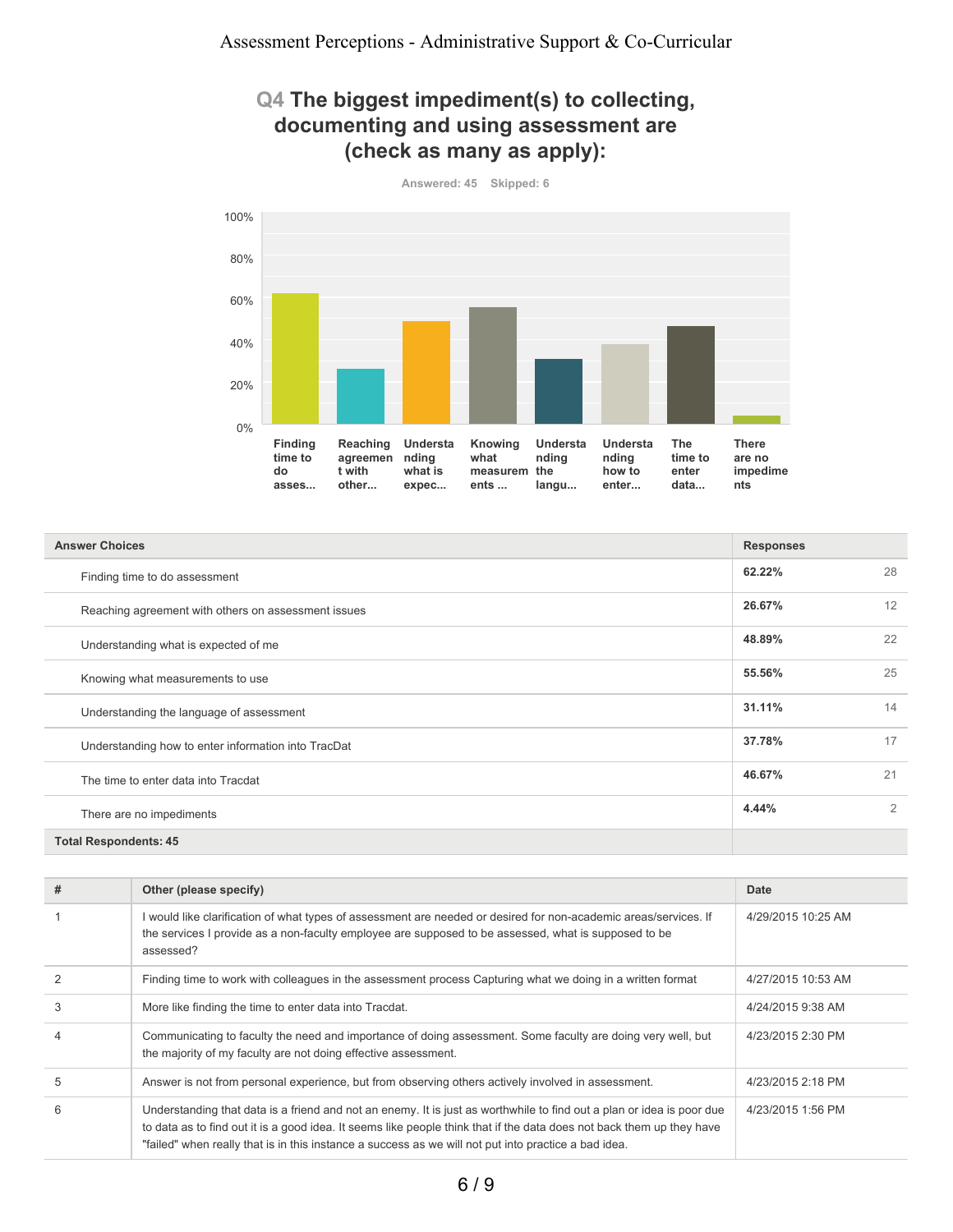### **Q5 I would like more information on (check as many as apply):**

**Answered: 30 Skipped: 21**



| <b>Answer Choices</b>                                                        |           |    |
|------------------------------------------------------------------------------|-----------|----|
| Best practices and examples of what assessment looks like for my department. | $90.00\%$ | 27 |
| How to navigate the TracDat system.                                          | 43.33%    | 13 |
| <b>Total Respondents: 30</b>                                                 |           |    |

| # | Other (please specify)                                                                                                                         | Date              |
|---|------------------------------------------------------------------------------------------------------------------------------------------------|-------------------|
|   | Throw out the TRACDAGT systgem and get sosmething easier to use. Hire a staff member in the learning center<br>to help faculty do assessments. | 4/23/2015 3:30 PM |
|   | It would be nice to see examples of other Food Service Departments.                                                                            | 4/23/2015 2:25 PM |
|   | I am not sure what role I would take in entering anything in TracDat. So, I haven't needed to know it, as of yet.                              | 4/23/2015 2:18 PM |
|   | none of the above                                                                                                                              | 4/23/2015 1:32 PM |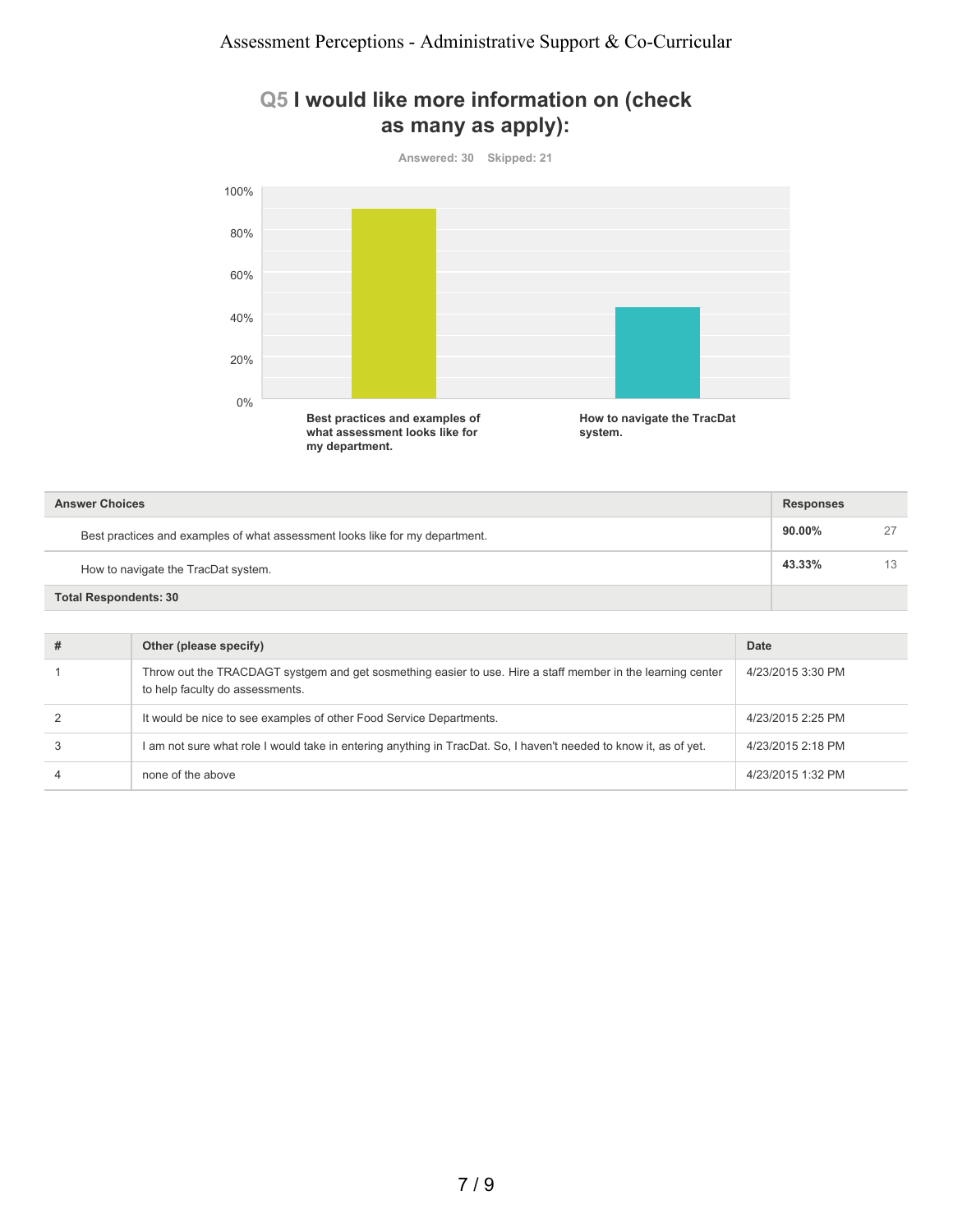### **Q6 I would prefer the following method for learning more about institutional assessment (check as many as apply):**



| <b>Answer Choices</b>                                                 |        |    |
|-----------------------------------------------------------------------|--------|----|
| Individualized, face-to-face assistance                               | 39.53% | 17 |
| Written Instructions                                                  | 60.47% | 26 |
| Small training classes on campus during the school year               | 58.14% | 25 |
| Videos on specific subjects                                           | 30.23% | 13 |
| A specific day dedicated to assessment activity in my department      | 34.88% | 15 |
| Guest speakers from outside of the university                         | 13.95% | 6  |
| Designation of a trained Liaison to whom I could go to for assistance | 44.19% | 19 |
| <b>Total Respondents: 43</b>                                          |        |    |

| # | Other (please specify)                                                                                                                                                                                                                                                                                                                                                                                        | Date              |
|---|---------------------------------------------------------------------------------------------------------------------------------------------------------------------------------------------------------------------------------------------------------------------------------------------------------------------------------------------------------------------------------------------------------------|-------------------|
|   | Some of these items are currently available, again, it's finding the time to take advantage of the resources.                                                                                                                                                                                                                                                                                                 | 4/24/2015 9:38 AM |
|   | See what I mean by saying TRACDAT takes away my time from the classroom! This section of the questionnare<br>proves my point.                                                                                                                                                                                                                                                                                 | 4/23/2015 3:30 PM |
| 3 | Emphasis from the top that assessment has to be done. The president's comment at the last senate meeting, that<br>our preparation for HLC was going well gave faculty the belief that we are set and have done enough. Many<br>faculty believe that we are doing too much and do not have to provide data for HLC. Somehow the importance of<br>assessment has to be communicated and accepted across campus. | 4/23/2015 2:30 PM |
| 4 | This I believe is in Place.                                                                                                                                                                                                                                                                                                                                                                                   | 4/23/2015 2:25 PM |
| 5 | When it apply's to classes I would prefer a method of all online classes.                                                                                                                                                                                                                                                                                                                                     | 4/23/2015 1:50 PM |
| 6 | none of the above                                                                                                                                                                                                                                                                                                                                                                                             | 4/23/2015 1:32 PM |